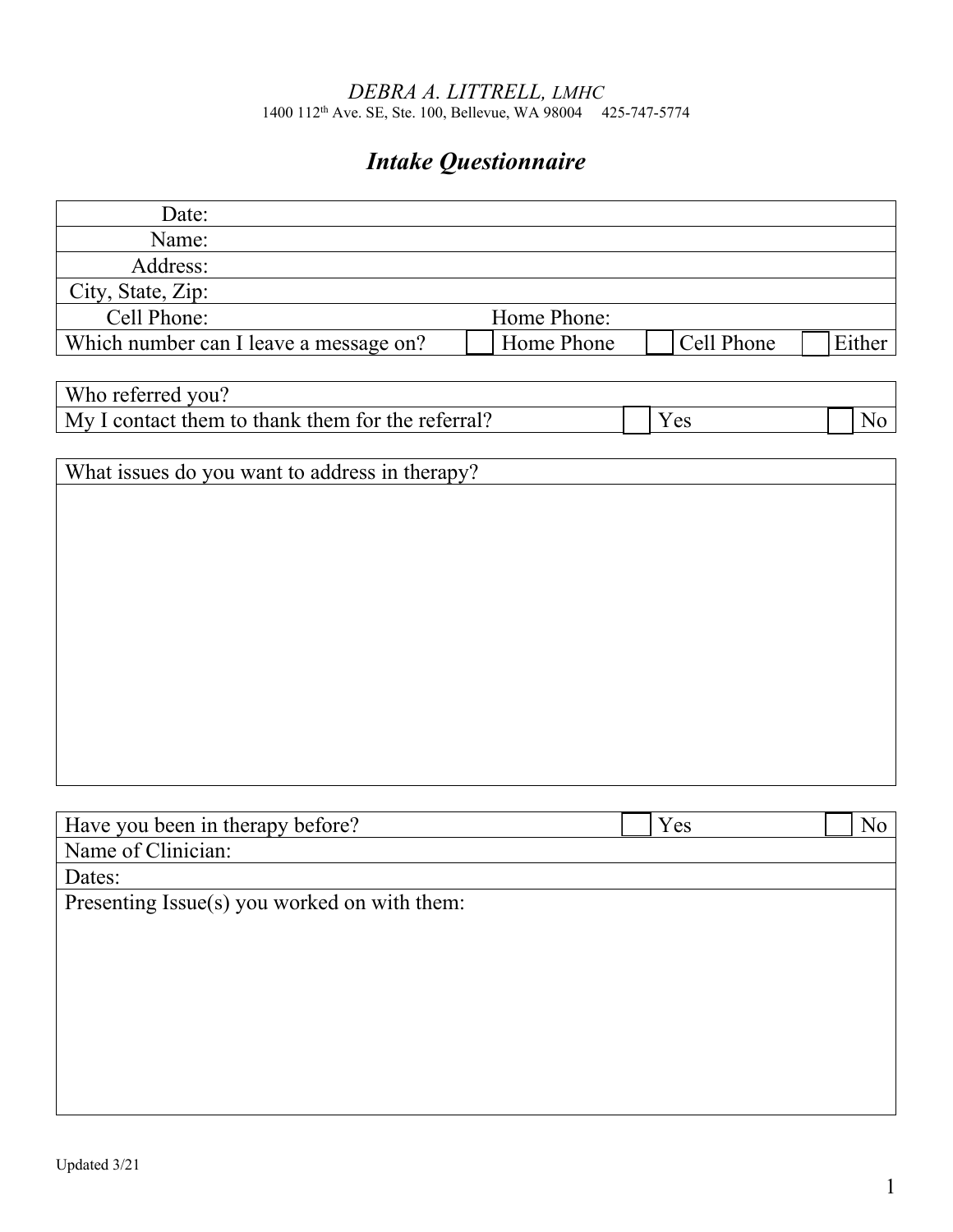## Name of Clinician:

Dates:

Presenting Issue(s) you worked on with them:

## Name of Clinician:

Dates:

Presenting Issue(s) you worked on with them:

| Yes | No |
|-----|----|
|     |    |
|     |    |
|     |    |
|     |    |
|     |    |
|     |    |
|     |    |
|     |    |

| Are you currently on any medications?                                  | Y es         | No |
|------------------------------------------------------------------------|--------------|----|
| If yes, list all medications, dosages, and times of day you take them. |              |    |
| Medication:                                                            |              |    |
| Dosage:                                                                |              |    |
| Times a Day:                                                           |              |    |
| Who prescribed this medication?                                        | Phone $\#$ : |    |
|                                                                        |              |    |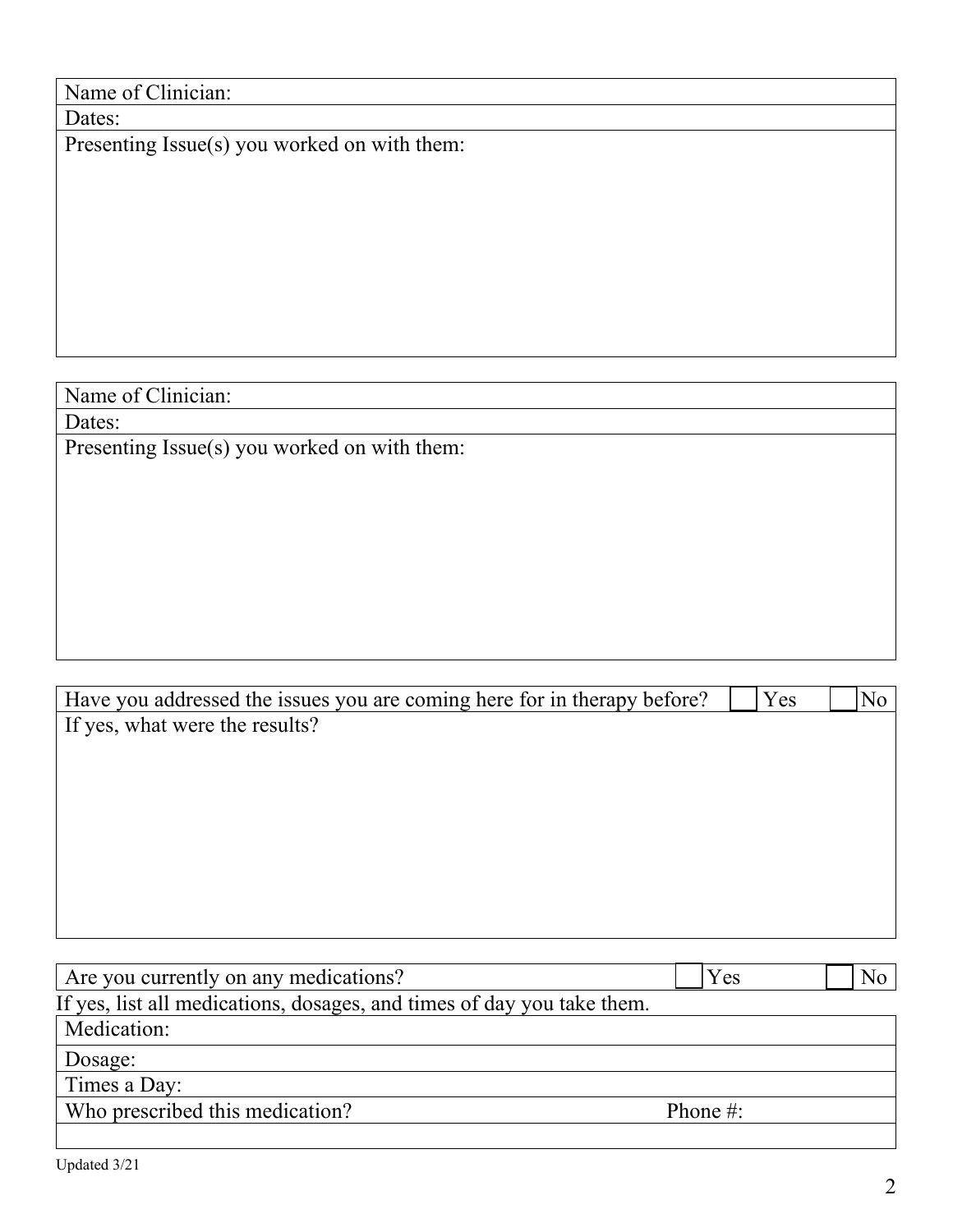| Medication:                                                                                                           |          |     |              |    |
|-----------------------------------------------------------------------------------------------------------------------|----------|-----|--------------|----|
| Dosage:                                                                                                               |          |     |              |    |
| Times a Day:                                                                                                          |          |     |              |    |
| Who prescribed this medication?                                                                                       | Phone #: |     |              |    |
|                                                                                                                       |          |     |              |    |
| Medication:                                                                                                           |          |     |              |    |
| Dosage:                                                                                                               |          |     |              |    |
| Times a Day:                                                                                                          |          |     |              |    |
| Who prescribed this medication?                                                                                       | Phone #: |     |              |    |
|                                                                                                                       |          |     |              |    |
| Medication:                                                                                                           |          |     |              |    |
| Dosage:                                                                                                               |          |     |              |    |
| Times a Day:                                                                                                          |          |     |              |    |
| Who prescribed this medication?                                                                                       | Phone #: |     |              |    |
| Medication:                                                                                                           |          |     |              |    |
| Dosage:                                                                                                               |          |     |              |    |
| Times a Day:                                                                                                          |          |     |              |    |
| Who prescribed this medication?                                                                                       | Phone #: |     |              |    |
|                                                                                                                       |          |     |              |    |
| Medication:                                                                                                           |          |     |              |    |
| Dosage:                                                                                                               |          |     |              |    |
| Times a Day:                                                                                                          |          |     |              |    |
| Who prescribed this medication?                                                                                       | Phone #: |     |              |    |
|                                                                                                                       |          |     |              |    |
| Medication:                                                                                                           |          |     |              |    |
| Dosage:                                                                                                               |          |     |              |    |
| Times a Day:                                                                                                          |          |     |              |    |
| Who prescribed this medication?                                                                                       | Phone #: |     |              |    |
|                                                                                                                       |          | Yes |              | No |
| Are you on any herbs, homeopathy, vitamins, etc.?<br>If yes, please list below what you take, dosage and times a day. |          |     |              |    |
| Herb, Homeopathic, Vitamins, etc.                                                                                     | Dosage   |     | Time Per Day |    |
|                                                                                                                       |          |     |              |    |
|                                                                                                                       |          |     |              |    |
|                                                                                                                       |          |     |              |    |
|                                                                                                                       |          |     |              |    |
|                                                                                                                       |          |     |              |    |
|                                                                                                                       |          |     |              |    |
| If you have more, you can add them to at the end of this document.                                                    |          |     |              |    |
| Are these self-prescribed?                                                                                            |          |     | Yes          | No |

| Updated 3/21 |  |
|--------------|--|
|--------------|--|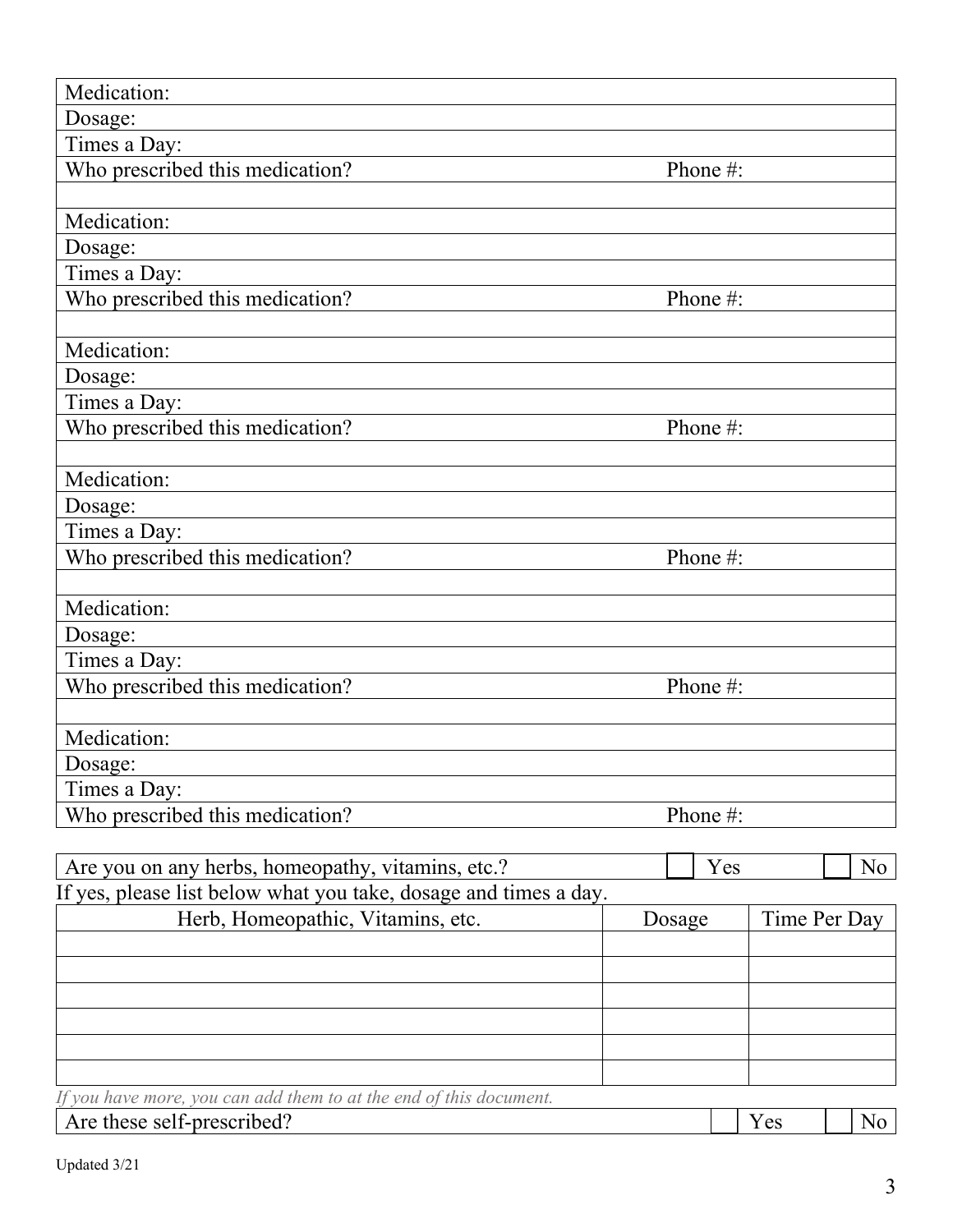|  | If no, who prescribed them? |
|--|-----------------------------|
|--|-----------------------------|

| Do you drink alcohol?                     |                     |      |       |
|-------------------------------------------|---------------------|------|-------|
| If yes, how many drinks do you have a:    | $\Delta$ d $\sigma$ | Week | Y ear |
| What type and size of drink do you drink? |                     |      |       |

| Do you use non-prescription drug or street drugs (marijuana,<br>Cocaine, LSD, crank, crack, amphetamines, etc.)? | Yes | $\overline{\phantom{a}}$ No |
|------------------------------------------------------------------------------------------------------------------|-----|-----------------------------|
|------------------------------------------------------------------------------------------------------------------|-----|-----------------------------|

If yes, please list below what you use and how often below:

| Non-Prescription Drugs<br>or Street Drugs | Amount per<br>Day | Amount per<br>Week | Amount per<br>Month | Amount per<br>Year |
|-------------------------------------------|-------------------|--------------------|---------------------|--------------------|
|                                           |                   |                    |                     |                    |
|                                           |                   |                    |                     |                    |
|                                           |                   |                    |                     |                    |
|                                           |                   |                    |                     |                    |
|                                           |                   |                    |                     |                    |
|                                           |                   |                    |                     |                    |

*If you have more, you can add them to at the end of this document.*

| Do you have any family members or friends that have ever made       | Yes | N <sub>o</sub> |
|---------------------------------------------------------------------|-----|----------------|
| comments about your use of drugs or alcohol?                        |     |                |
| Have you ever been confronted by co-workers or employers about      |     |                |
| your use of drugs or alcohol?                                       | Yes | No             |
|                                                                     |     |                |
| Have you ever lost a job because of your use of drugs or alcohol?   | Yes | N <sub>o</sub> |
| Have you ever had legal trouble because of drug or alcohol use?     | Yes | N <sub>o</sub> |
| Have you ever had financial trouble related to your use of drugs or |     |                |
| alcohol?                                                            | Yes | N <sub>o</sub> |
| Have you ever had physical problems (illness, surgeries, accidents, |     |                |
| etc.) when using or because of drug and or alcohol use?             | Yes | N <sub>o</sub> |
| Do you have family members who have used drugs or alcohol?          | Yes | N <sub>o</sub> |
| If yes, who?                                                        |     |                |
| How much did they use?                                              |     |                |
| Did other family members or friends have concerns or make           |     |                |
| comments about their drug and/or alcohol use?                       | Yes | No             |
|                                                                     |     |                |
| Do you have family members who have used drugs or alcohol?          | Yes | N <sub>o</sub> |
| If yes, who?                                                        |     |                |

How much did they use?

| <b>TIOW INGON GRUPS</b> as <b>c</b>                       |                      |
|-----------------------------------------------------------|----------------------|
| Did other family members or friends have concerns or make | $\Box$ Yes $\Box$ No |
| comments about their drug and/or alcohol use?             |                      |
|                                                           |                      |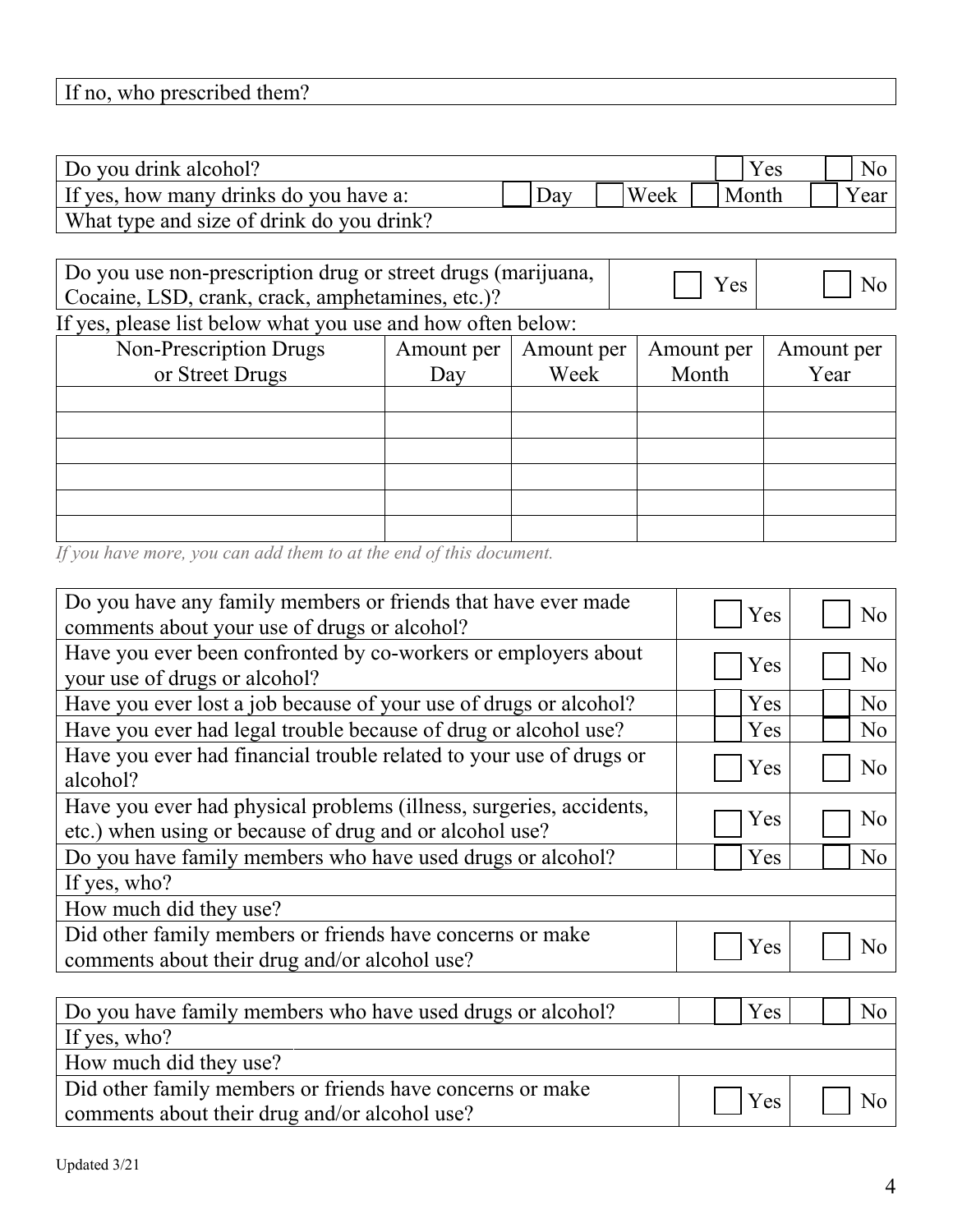| How is your diet?                     |      |                            |                    |
|---------------------------------------|------|----------------------------|--------------------|
| How many meals a day do you eat?      |      |                            |                    |
| How much do you snack during the day? |      |                            |                    |
| How is your appetite:                 | Good | I eat even when not hungry | I don't get hungry |

| How are you sleeping?                                              |  |            |  |                  |  |  |
|--------------------------------------------------------------------|--|------------|--|------------------|--|--|
| Do you fall as leep easily?                                        |  | <b>Yes</b> |  | No               |  |  |
| How long does it take you to fall as leep?                         |  |            |  |                  |  |  |
| Do you wake during the night?                                      |  | Yes        |  | No <sub>1</sub>  |  |  |
| Do you toss and turn while sleeping?                               |  | Yes        |  | N <sub>o</sub>   |  |  |
| Do you wake up early in the morning before your usual waking time? |  | <b>Yes</b> |  | $\overline{N_0}$ |  |  |
| Do you have nightmares?                                            |  | Yes        |  | No               |  |  |
| Do you wake up feeling rested?                                     |  | Yes        |  | No <sub>1</sub>  |  |  |

| Were you ever left alone a lot as a child?                                            |  | <b>Yes</b> | No <sub>1</sub>    |
|---------------------------------------------------------------------------------------|--|------------|--------------------|
| When you were a child, did you ever feel very alone even though family<br>was around? |  | Yes        | $\overline{N_{0}}$ |
| Did your parents help you with problems as a child?                                   |  | Yes        | No <sub>1</sub>    |
| Did you have lot of friends as a child?                                               |  | Yes        | No <sub>1</sub>    |

| Were you ever removed from your home as a child? | Yes | No |
|--------------------------------------------------|-----|----|
| If yes, what $age(s)?$                           |     |    |
| Were you ever in a foster home?                  | Yes | No |
| If yes, what $age(s)?$                           |     |    |
| Were you ever in a group home or orphanage?      | Yes | No |
| If yes, what $age(s)?$                           |     |    |

What events that happened as a child or adult still bother you when you remember them now?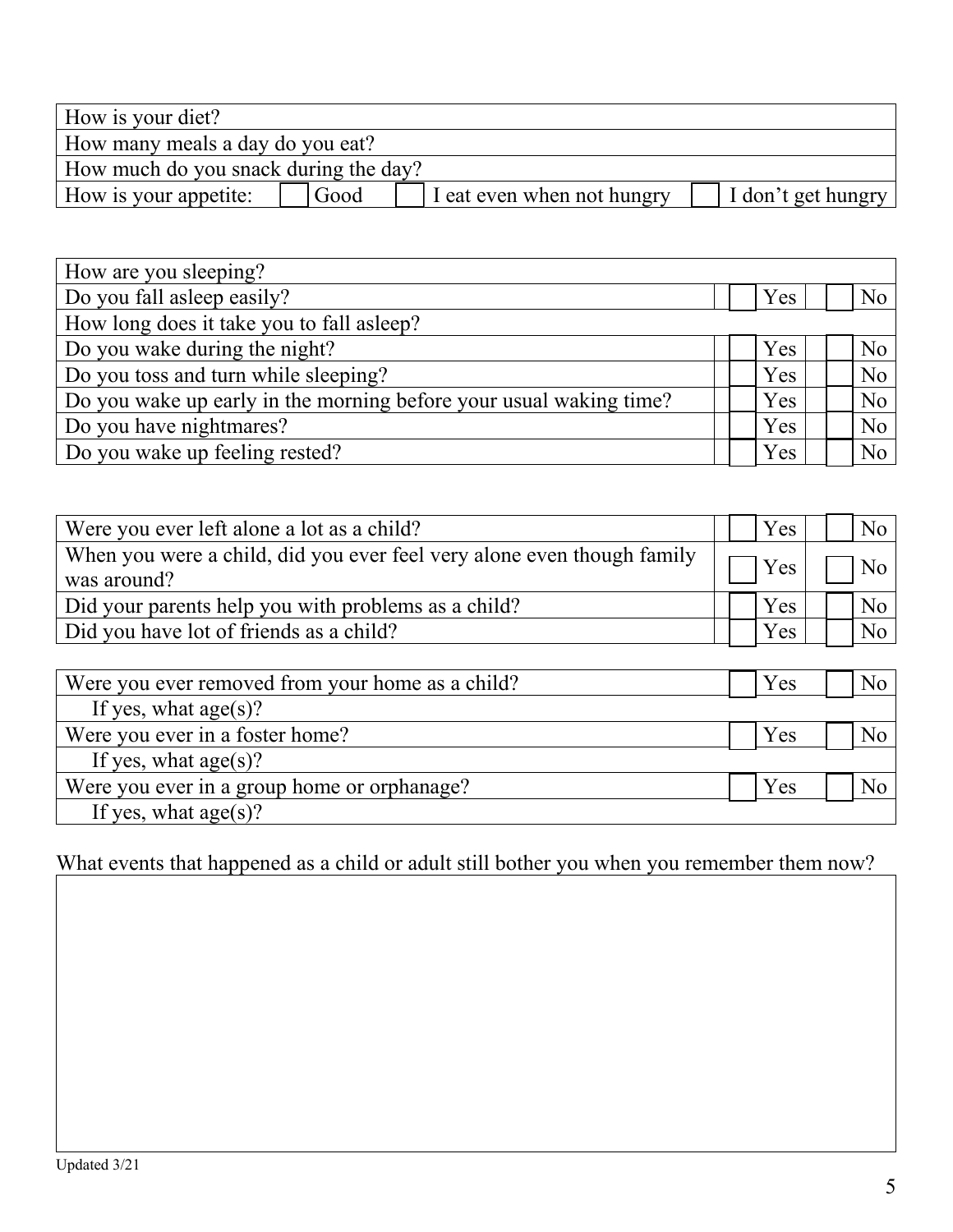| Have vou ever been hospitalized for mental or emotional issues? | Y es |  |
|-----------------------------------------------------------------|------|--|

|                                                 | - - -     | $\sim$ $\sim$ $\sim$   |  |  |
|-------------------------------------------------|-----------|------------------------|--|--|
| If yes, when, what for, for how long and where? |           |                        |  |  |
| When?                                           | What for? | For How Long?   Where? |  |  |
|                                                 |           |                        |  |  |
|                                                 |           |                        |  |  |
|                                                 |           |                        |  |  |
|                                                 |           |                        |  |  |

|       | Have you had any surgeries? | Y es |  |
|-------|-----------------------------|------|--|
|       | If yes, what for and when?  |      |  |
| When? | For What?                   |      |  |
|       |                             |      |  |
|       |                             |      |  |
|       |                             |      |  |
|       |                             |      |  |

|       | Have you had any serious illnesses? | Y es |  |
|-------|-------------------------------------|------|--|
|       | If yes, what illnesses and when?    |      |  |
| When? | What illness?                       |      |  |
|       |                                     |      |  |
|       |                                     |      |  |
|       |                                     |      |  |

| Do you currently have medical problems, any disabilities (emotional,<br>physical or learning), or illnesses? | Yes | l No- |
|--------------------------------------------------------------------------------------------------------------|-----|-------|
| If yes, please describe below.                                                                               |     |       |
|                                                                                                              |     |       |
|                                                                                                              |     |       |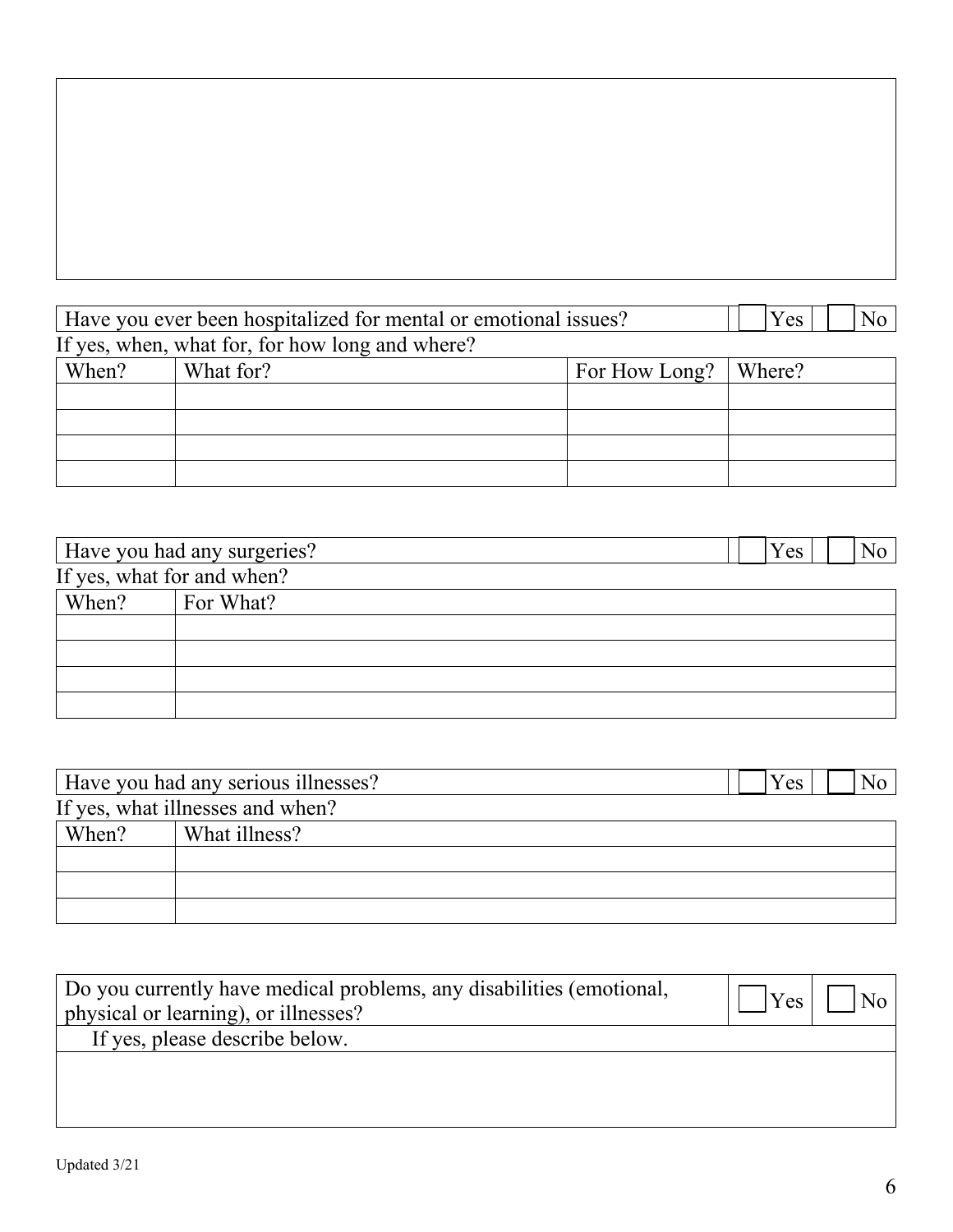| Do you ever feel there is something very wrong with you and you don't<br>know what? | Yes<br>No. |
|-------------------------------------------------------------------------------------|------------|
| If yes, please describe when this feeling comes up.                                 |            |
|                                                                                     |            |
|                                                                                     |            |
|                                                                                     |            |
|                                                                                     |            |
|                                                                                     |            |
|                                                                                     |            |

What are your strengths?

#### What do you do to create relaxation and a sense of peace in your life? And how often?

#### Relationship Status

| Single                                             |                    | Married | Divorced |
|----------------------------------------------------|--------------------|---------|----------|
| In an alternative lifelong   Please<br>commitment? | explain:           |         |          |
| Other                                              | Please<br>explain: |         |          |

### If married or in a long-term commitment for how long?

If divorced, how many times? And for how long?